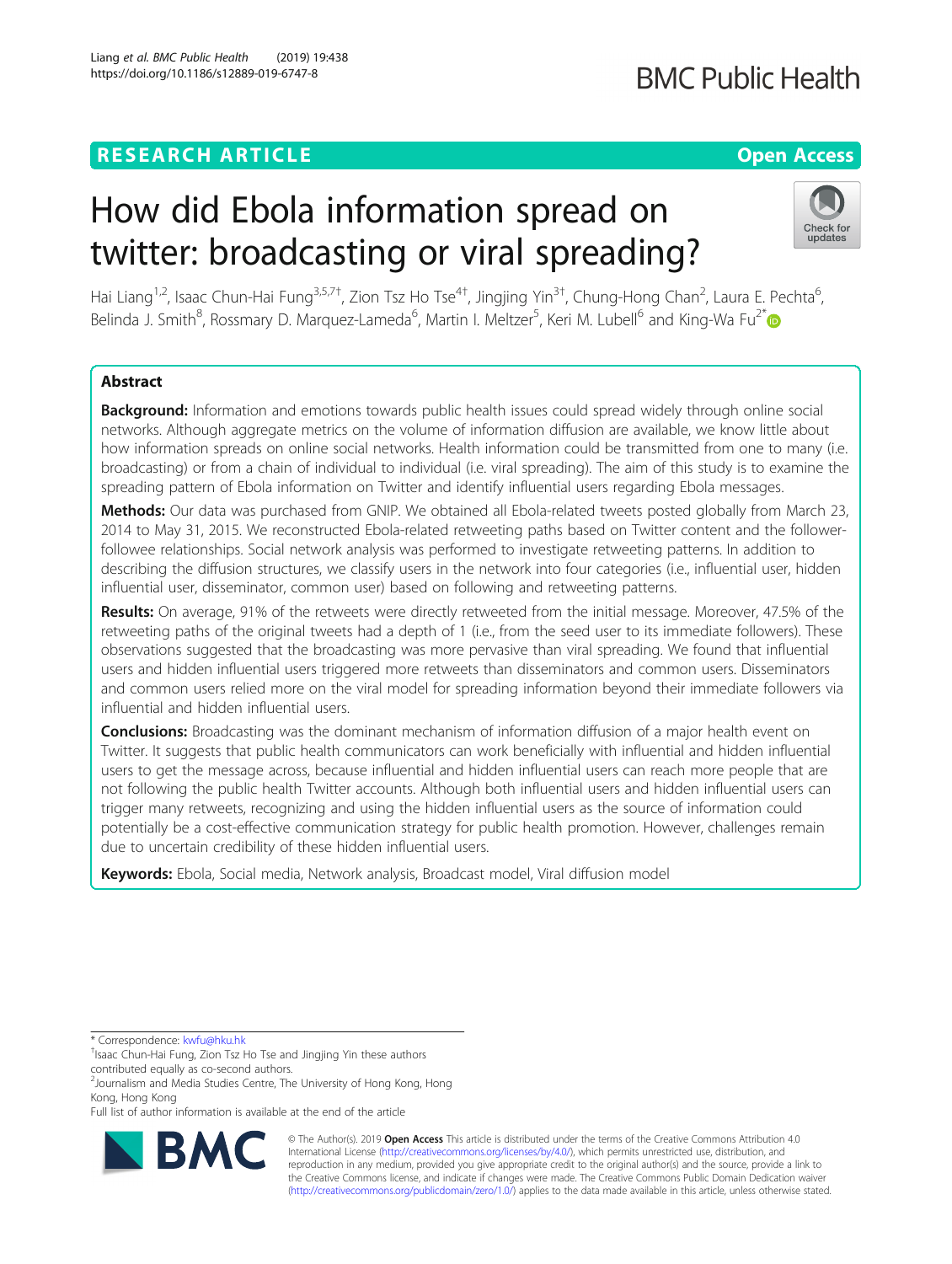## Background

The outbreak of Ebola in West Africa in 2014 received a disproportionate amount of media coverage and public attention relative to the threat it posed to public health in the United States [\[1](#page-10-0), [2\]](#page-10-0). Mathematical models at the aggregate level have been proposed to explain the contagion process of the spread of information on social media [[2](#page-10-0)]. However, a more fundamental question remains unknown—how did Ebola messages diffuse on social media platforms?

An understanding of how health information diffuses on social media is essential for public health communication. A central goal of health communication is to devise efficient and effective ways to disseminate health information [\[3\]](#page-10-0). In the pre-social media age, large-scale distribution of health information relied on broadcast media, such as newspaper and television. Mass media or marketing efforts rely on what might be termed a "broadcast" diffusion model, indicating that a large number of individuals receive the information directly from the same source [\[4\]](#page-10-0).

However, Katz and Lazarsfeld [\[5\]](#page-10-0) pointed out that interpersonal communication plays an important role in mediating information flow between mass media and the public. Because social media allows for interpersonal communication, online messages can go "viral" through a chain of individual-to-individual diffusion process, analogous to the spread of some infectious diseases. Although this "viral" diffusion model could drive large-scale diffusion to reach a large population, it is notable that the broadcast model of information diffusion still operates in social media. For example, Goel et al. [\[4\]](#page-10-0) found that popular tweets usually spread through the "broadcast" diffusion model.

The primary purpose of this study is to examine whether the broadcast model or the viral model dominated Ebola information diffusion on Twitter. Knowing these dynamics could help public health communicators ensure messages are reaching at-risk or affected groups. Specifically, if the broadcast mechanism is dominant on social media, public health practitioners should solicit support from key opinion leaders, i.e., the most influential users, to pass on their public health messages. On the contrary, if the viral mechanism is dominant, public health practitioners should focus on the structural characteristics of individuals' social networks (e.g. the cohesiveness of network members) [\[6](#page-10-0)]. In this sense, it is important to identify the influential users who can trigger large-scale information cascades, i.e., the users whose tweets were frequently retweeted. Therefore, we introduce an established method for classifying Twitter users (previously used to study non-health-related communication [\[7\]](#page-10-0)) in order to identify influential users in the diffusion process of Ebola-related tweets.

Although previous studies have examined Twitter for its information diffusion models and the identification of influential users  $[4, 7]$  $[4, 7]$  $[4, 7]$  $[4, 7]$ , these patterns and users may vary across topics. Whether the same findings would apply to tweets related to health-related topics, such as Ebola, remains unknown. Therefore, this study aims to bridge the study of structural virality [\[4\]](#page-10-0) and influential user identification [\[7\]](#page-10-0) in health message diffusion. Methodologically, we propose a normalized structural virality measure as a modified version of the original measure of structural virality. Theoretically, this study extends the study of information diffusion at the aggregate level [\[2\]](#page-10-0) to the investigation of micro-diffusion processes and the analysis of influential user types. This will advance our understanding of the differences between broadcast and viral models.

## **Methods**

## Data collection

Our data was purchased from GNIP, the official provider of Twitter data. We used the query "contains: ebola OR #ebola OR ébola OR #ébola" to obtain the population of Ebola-related tweets (including all retweets and replies) posted globally from March 23, 2014 to May 31, 2015 (inclusive). March 23, 2014 was chosen at the start date because it was the day when CDC began its Ebola emergency response. May 31, 2015 was the cut-off point when this data set was purchased. We obtained 36,931,362 relevant tweets, which were originated from all around the world and were publicly available. On Twitter, an original tweet is a status posted directly by the author. An original tweet can be retweeted (shared) by any other users. A retweeted status is called a retweet. The users who retweet the original tweets are retweeters. Users can follow any other users, which we call followees. Users can receive all messages posted or retweeted by their followees.

Of these relevant tweets, 52.3% (18,949,515) were original tweets. We limited our analyses to a subset of 192,209 original tweets and their retweets. Each of these 192,209 original tweets had more than 10 retweets. We excluded the less popular tweets for two reasons: first, short-lived tweets might result in isolated tweets that were not connected to and were irrelevant to the core components of a network; second, the complexity of the computational methods needed would be reduced. The 192,209 original tweets received a combined total of 12,426,623 retweets. Therefore, the combined total number of original tweets and retweets analyzed in this study was 12,618,832. The original tweets were posted by 56,768 unique handles (i.e., seed users), and the whole dataset contained 4,925,730 unique handles (i.e., users).

## Diffusion path and information cascade

A diffusion path is the chain of retweeting that follows the posting of an original tweet. It starts with a "seed user" who sends it to their followers. For the same seed message (i.e., the original tweet), a collection of all its diffusion paths is called an information cascade. It can be represented graphically as a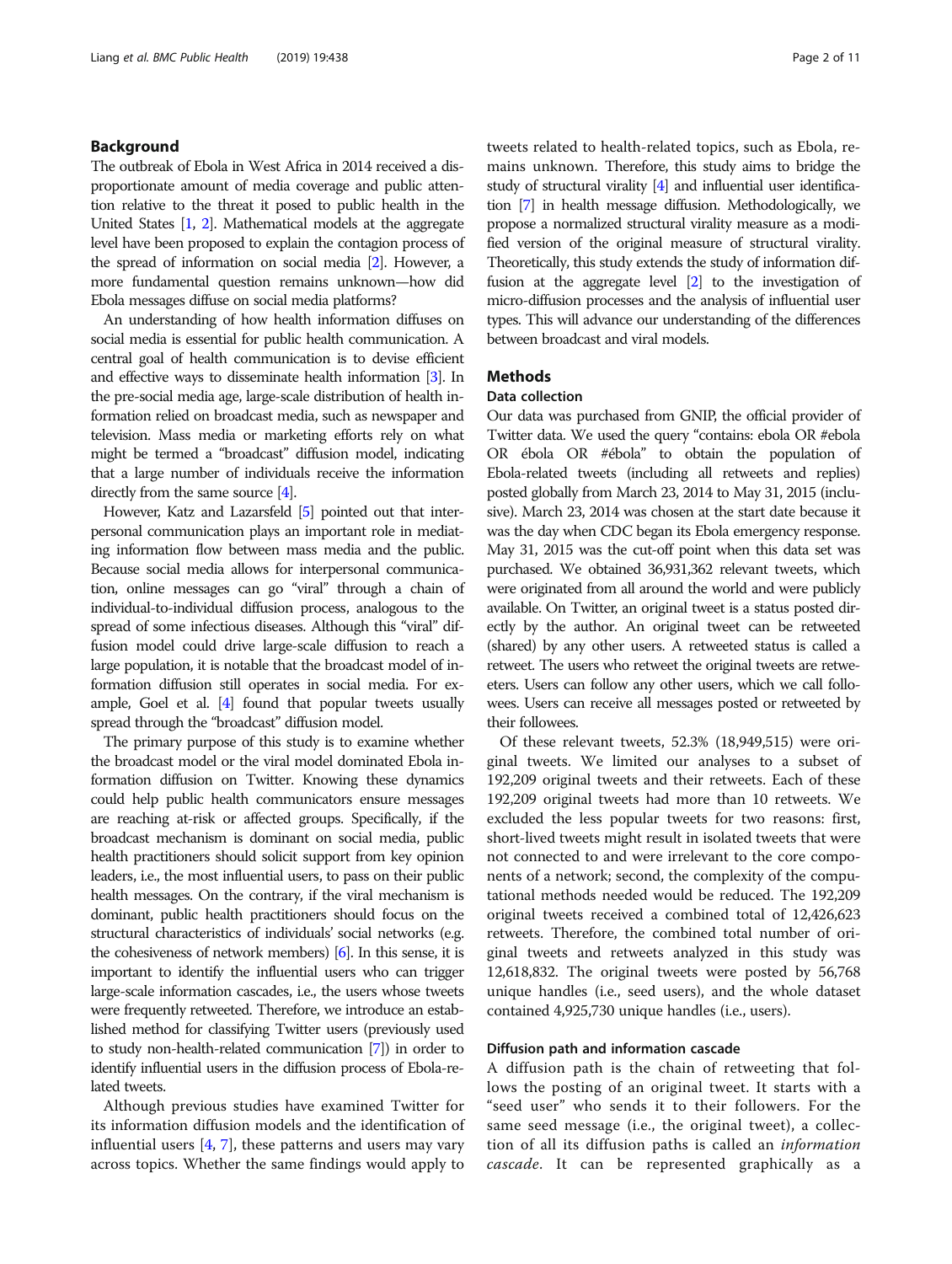diffusion tree (Fig. 1). There are three metrics that describe an information cascade, namely cascade size, cascade scale and cascade depth (Table [1](#page-3-0)).

## Reconstructing diffusion paths

To determine how Ebola messages spread on Twitter, we first had to reconstruct the diffusion paths of Ebola-related messages. Information diffusion on Twitter basically depends on the "retweet" function. However, it is technically difficult to trace these paths on Twitter. First, it requires the entire population of retweets, which can only be obtained via purchase from Twitter. Second, Twitter's official application programming interface (API) only returns the users who originally posted the tweets rather than the users from whom the retweeters directly retweeted.

For example, if retweeter B retweeted an original tweet posted by the seed user via retweeter A whom retweeter B followed (i.e., seed user to retweeter A to retweeter B), the Twitter API returns "seed user to retweeter B." To solve this problem, we adopted an approach introduced in previous studies [[8,](#page-10-0) [9\]](#page-10-0) to reconstruct the diffusion paths. See Fig. [2](#page-3-0) for an illustration. We reconstructed the diffusion paths of the 192,592 original tweets selected for the study.

## Measuring broadcast or viral models

The key research question of this study is to quantify the extent to which Ebola-related messages diffused through the broadcast or viral model. This was determined by calculating the structural virality and normalized structural virality for each information cascade.



Structural virality of a diffusion tree is defined as the average "distance" between all pairs of retweeters (known as "nodes" in network science) in the tree  $[4]$  $[4]$ . The distance between two nodes is the smallest number of links connecting them. In Fig. 1, the distance between A and B is 1, and the distance between B and D is 3 (B to A, A to C, and C to D). We calculated the distance between every pair of retweeters and averaged all distance values to provide a single estimate of structural virality of each diffusion tree.

The structural virality of a diffusion tree approaches a value of 2 when all retweets are directly retweeted from the seed user, which indicates that no subsequent spreading has occurred after the first generation. Structural virality reaches the maximum value when the tree is a single chain. For any information cascade, the minimum structural virality is 2 and the maximum structural virality is proportional to the cascade size (see Additional file [1\)](#page-9-0). A large structural virality indicates the information cascade is likely to be a long chain and thus follows the viral model.

Normalized structural virality. In order to interpret structural virality more intuitively, we propose a normalized version of structural virality. We rescaled structural virality to be a normalized variable ranging from 0 (purely broadcast) to 1 (purely viral). In our analyses, we will report both the raw and normalized measures. We provide the mathematical details in Additional file [1.](#page-9-0)

## User classification

In addition to describing the diffusion structures, we identify the influential users in the information cascades. To identify influential users, we first have to develop a user classification scheme. Conventionally, influential users are measured by their authority. There are two approaches in the literature to determine authority.

The first approach is to count the number of followers a user has. In the parlance of network analysis, the authority of a user is calculated by measuring one's degree centrality in a follower network [[10](#page-10-0)] (Table [2](#page-4-0)). The underlying assumption is that users with more followers are more likely to be retweeted by others. However, this approach ignores the impact of retweets. For example, user A has 10 followers and user B has 100 followers. All 10 followers of user A retweet user A's tweets while no follower of user B retweets user B's tweets. If we simply use the number of followers (equivalent to the degree centrality in a follower network) as a measure of authority, we would have identified user B as more influential than user A because user B has more followers than user A. However, user A may happen to be more influential because user A's tweets have been retweeted by all of A's followers.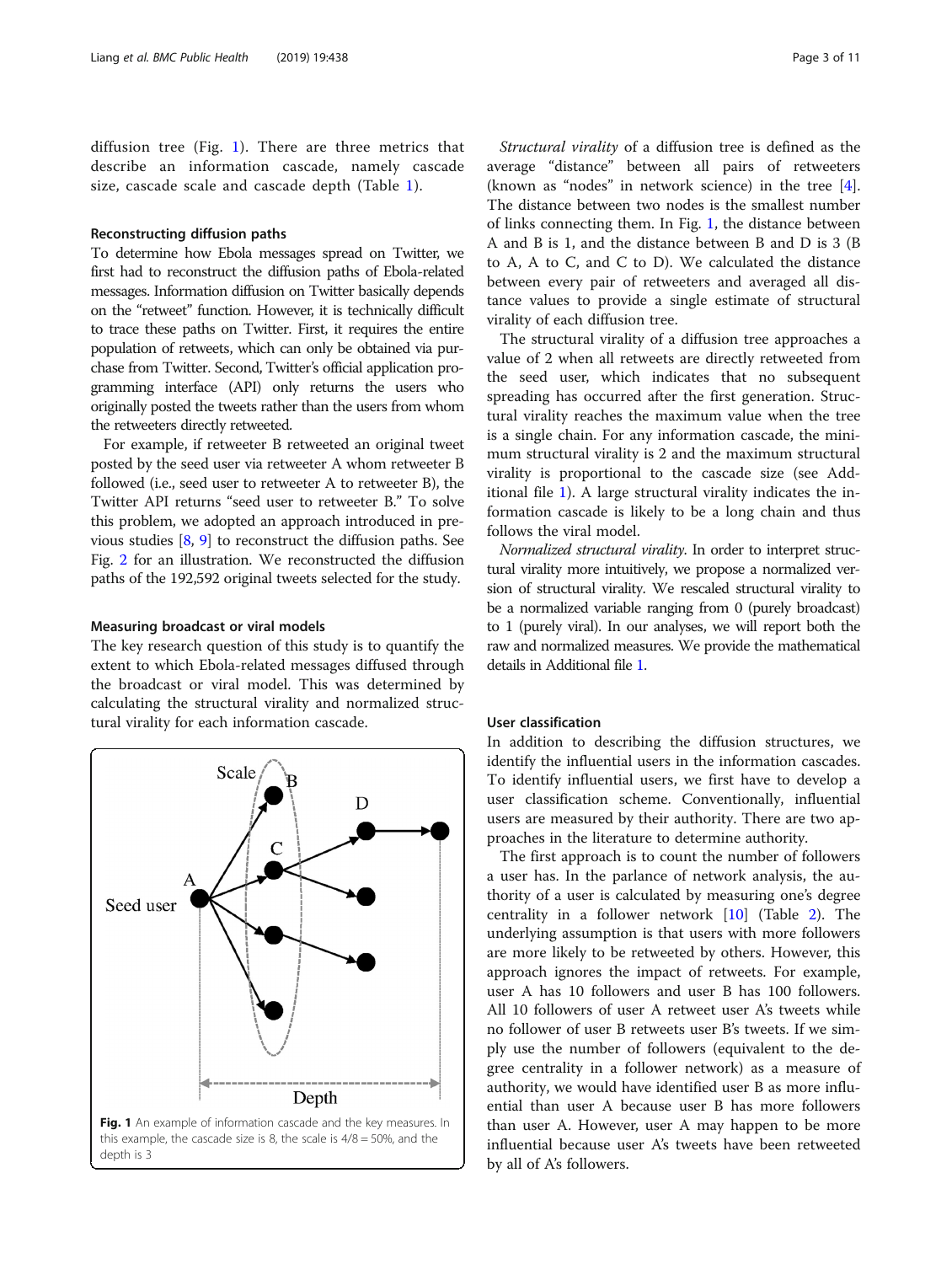| <b>Metrics</b>   | Definitions                                                                                                                                                                                                   |
|------------------|---------------------------------------------------------------------------------------------------------------------------------------------------------------------------------------------------------------|
| Cascade size     | The number of total retweets received by an original tweet. The cascade size describes the popularity of the seed message                                                                                     |
|                  | Cascade scale The percentage of all retweets that were retweeted directly from the original tweet. The higher the percentage is, the more likely the<br>diffusion cascade is dominated by the broadcast model |
| Cascade<br>depth | The number of generations in a diffusion path. A large depth value may suggest a long chain of information diffusion and thus<br>implies viral spreading                                                      |

<span id="page-3-0"></span>**Table 1** Definition of three metrics that describe an information cascade

Users with more followers could be considered more influential in facilitating information diffusion. However, influence is domain specific. The first approach only accounts for follower network structure and is not informative enough to determine who is more influential in the specific context of Twitter communication pertinent to Ebola. While there is a lot of potential for information diffusion given a large number of followers, it is unclear how that potential is realized.

The second approach to determine authority is to account for the retweeting patterns in addition to the number of followers of the seed users. This approach takes into account both the potential for information diffusion offered by a follower network and the realization of such a potential for information diffusion as observed in the network pattern of retweets.



and B3 follow user C and retweeted the same message from user C at time 1 and time 2 respectively. If time 1 is more recent than time 2, we will say that A retweeted C through B2 and information diffused from C to A via B2

In this paper, we adopt the second approach. Following this approach, we first classify users based on their following and retweeting characteristics. Our user classification follows an established method proposed by Gonzalez-Bailon, Borge-Hothoefer and Moreno [[7\]](#page-10-0). A brief explanation of the user classification method is presented in Table [3.](#page-4-0)

Disseminators receive fewer retweets than expected based on their number of followers. Common users received as few retweets as one would expect, given their low number of followers. Influential users received as many retweets as you would expect given their high number of followers. Hidden influential users received more retweets than expected.

In order to further explore the role of media related accounts and health organization accounts, we followed the method introduced in Towers et al. [[2\]](#page-10-0) to identify media related accounts. First, we compiled a list of top media organization accounts as documented in Towers et al. [[2\]](#page-10-0). Second, we used the keywords such as "media" and "TV" to match Twitter's screen names. For health organizations, we compiled a list of 65 Twitter user names, including NIH, UNICEF, UNMEER, Red Cross, WHO, and all CDC affiliated accounts.

## Statistical analysis

The unit of analysis in this study is information cascade, which is composed of retweets, except for some analyses related to user classification that are at the user level (i.e., unique Twitter handle). For the comparison between the broadcast and viral diffusion models, we plotted the probability distribution of the normalized structural virality of information cascades. We also calculated the means, medians, and standard deviations of the cascade size, cascade scale, cascade depth, and structural virality. If the cascade scale is large, and cascade depth and structural virality values are small, we can conclude that the broadcast model is dominant, vice versa. All analyses in this part were performed at the information cascade level with the number of information cascades being 192,209.

In terms of user classification, we calculated the distribution of the four user types over all users involved in the information cascades in addition to the seed users who initiated the information cascades. The unit of analysis is a unique user. That means we combined tweets and retweets posted by the same user all together.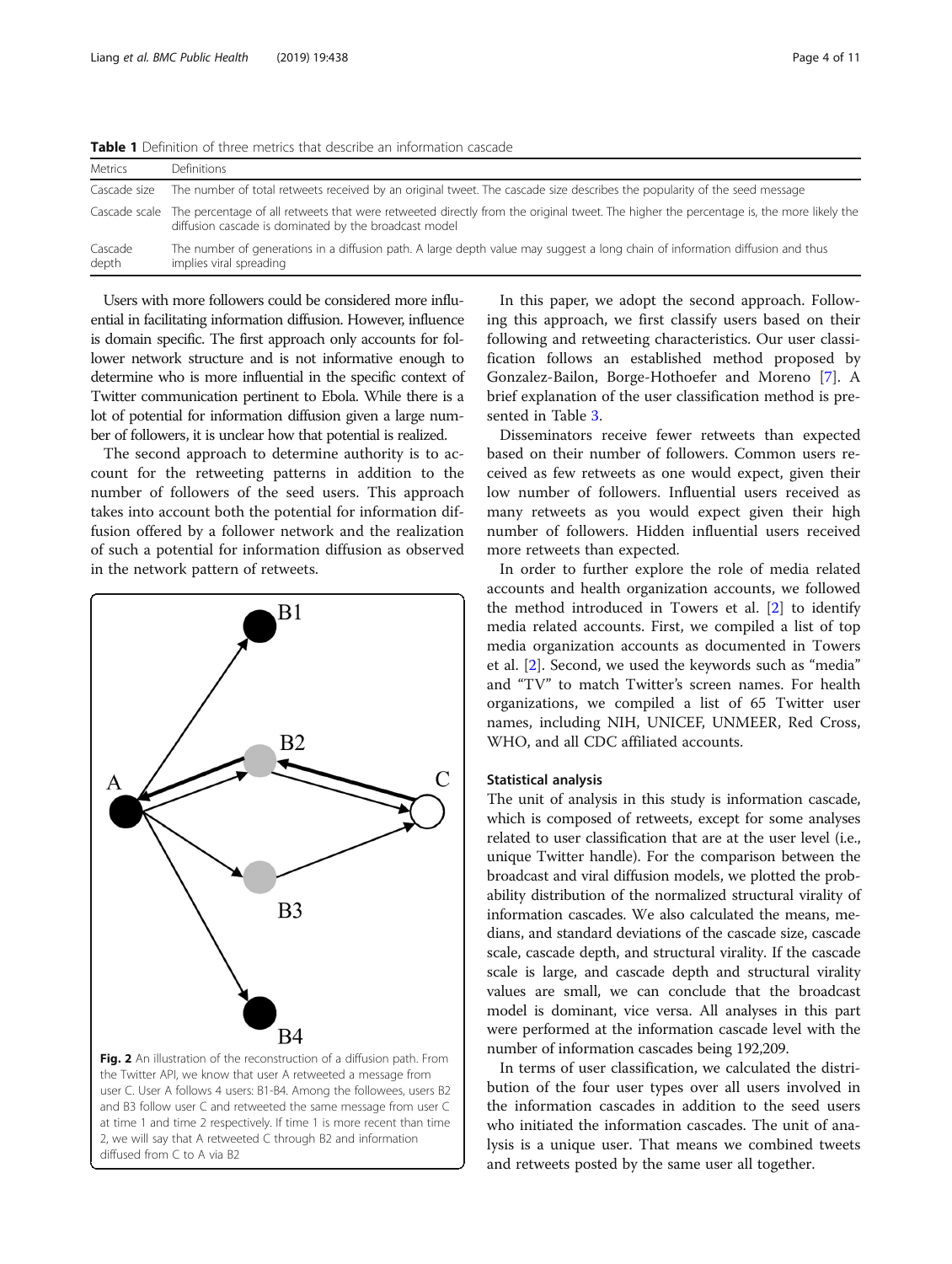<span id="page-4-0"></span>Table 2 Definitions of degree centrality and authority

| <b>Metrics</b>       | Definitions                                                                                                                                                                                                                                                                                    |
|----------------------|------------------------------------------------------------------------------------------------------------------------------------------------------------------------------------------------------------------------------------------------------------------------------------------------|
| Degree<br>centrality | The total number of links of an individual in a network. In a network of followers, this will be the number of followers a user has                                                                                                                                                            |
| Authority            | The relative importance of a node in a network. In this paper, we measure the authority of a user by calculating the ratio of the<br>number of followees to the number of followers, and the ratio of the number of retweets received from others to the number of<br>retweets the user posted |

To examine the relationships between structural virality and user types, we calculated the medians, first, and third quantiles of cascade depth, structural virality, and normalized structural virality according to different user types of the seed users. In addition, a cross-tab analysis based on the 12,426,623 retweets was performed to examine the information flow between different user types (all involved users). Since the distribution of the user types is not equal, the expected values, i.e. the number of occurrence generated purely by chance, were calculated by (column sum × row sum)/total number of cases. For example, a large number of retweets between common users is to be expected given the large number of common users in the dataset. Only when the number of retweets larger than the expected value, it indicates a significant tendency of information flow between the user types.

Table 3 Two dimensions of authority and definitions of four user types

| First, we defined two dimensions of authority to classify users into four<br>categories $(2 \times 2)$ : |                                                                                                                                                                                                     |  |  |
|----------------------------------------------------------------------------------------------------------|-----------------------------------------------------------------------------------------------------------------------------------------------------------------------------------------------------|--|--|
| a. Followee-follower ratio                                                                               | The first dimension is the ratio of<br>the number of followees to the<br>number of followers. Users are<br>classified as either ratio $> 1$ or $\leq 1$ .                                           |  |  |
| b. Retweeted-retweeting ratio                                                                            | The second dimension is the ratio<br>of the number of retweets<br>received from others to the<br>number of retweets the user<br>posted. Users are classified as<br>either ratio $> 1$ or $\leq 1$ . |  |  |

We expect that users, who have more followers than followees, should have more retweets by their own followers than they retweeting their followees' tweets. Likewise, we expect that users, who have fewer followers than followees, should have fewer retweets by their own followers than they retweeting their followees' tweets.

Therefore, according to the two dimensions, we defined four types of users:

| a. Disseminators (also named as<br>"Broadcasters" by Gonzalez-Bailon<br>et al. [7] | followees $\leq$ followers & being<br>retweeted ≤ retweeting |
|------------------------------------------------------------------------------------|--------------------------------------------------------------|
| b. Common users                                                                    | followees > followers & being<br>retweeted $\leq$ retweeting |
| c. Influential users                                                               | followees $\leq$ followers & being<br>retweeted > retweeting |
| d. Hidden influential users                                                        | followees $>$ followers & being<br>$retweeted$ > retweeting  |

## Results

## Broadcast versus viral diffusion

Our analyses were based on the 192,209 information cascades of original tweets selected for the study. Given the nature of highly skewed distributions, we present both mean and median in the following section. The average cascade scale percentage in our data is high (Mean, M = 90.7%, Median, Mdn = 98.4%, Standard Deviation, SD = 15.3%). Of the 12,426,623 retweets, 91% are directly retweeted from the seed users. On average, the cascade depth of a typical diffusion tree in our data is less than  $3 (M = 2.57, Mdn = 2, SD =$ 3.62, Max = 139). Furthermore, 47.5% of the information cascades have a depth of 1, while 70.7% have a depth of 2 or less, and 82.5% have a depth of 3 or less.

Ebola information on Twitter spread mainly in a broadcasting pattern, given the values of the scale and depth of information cascades that we constructed from our data set. We measured how information diffused in these information cascades by using the normalized structural virality measure. Across 192,209 information cascades, the average normalized structural virality is  $0.05$  (Mdn =  $0.0006$ , SD =  $0.12$ ). For the raw values, the mean is  $2.27$  (Mdn = 1.98, SD = 1.23). Nearly half (47.5%) of the cascades have a normalized structural virality of 0 (equivalent of having a raw value of structural virality  $\approx$  2), indicating a star network of retweets from the original tweet but without any further retweets. Figure [3](#page-5-0) depicts the probability distribution of the normalized structural virality of all 192,209 cascades. The highly skewed distribution indicated that most cascades displayed broadcasting spreading diffusion, whereas only a few displayed viral spreading diffusion.

The three indicators we measured are highly correlated. First, the normalized structural virality and cascade scale are negatively correlated (Spearman's rho =  $-0.98$ ,  $p < .01$ ). The more structurally viral a cascade is, the less the tweet is being retweeted by multiple users at the root of the diffusion tree (for raw values, Spearman's rho =  $-0.92$ ,  $p < .01$ ). Second, normalized structural virality and cascade depth are positively correlated (Spearman's rho = 0.92,  $p < .01$ ). The more structurally viral a cascade is, the more tweets are being retweeted for multiple generations in a diffusion tree (for raw values, Spearman's rho = 0.92,  $p < .01$ ). Third, cascade scale percentage and cascade depth are negatively correlated (Spearman's rho =  $-0.95$ , p < .01). The more users retweeted the tweet at the root of the diffusion tree, the smaller is the number of generations a tweet is retweeted in a diffusion tree. Taken together, the three indicators consistently suggest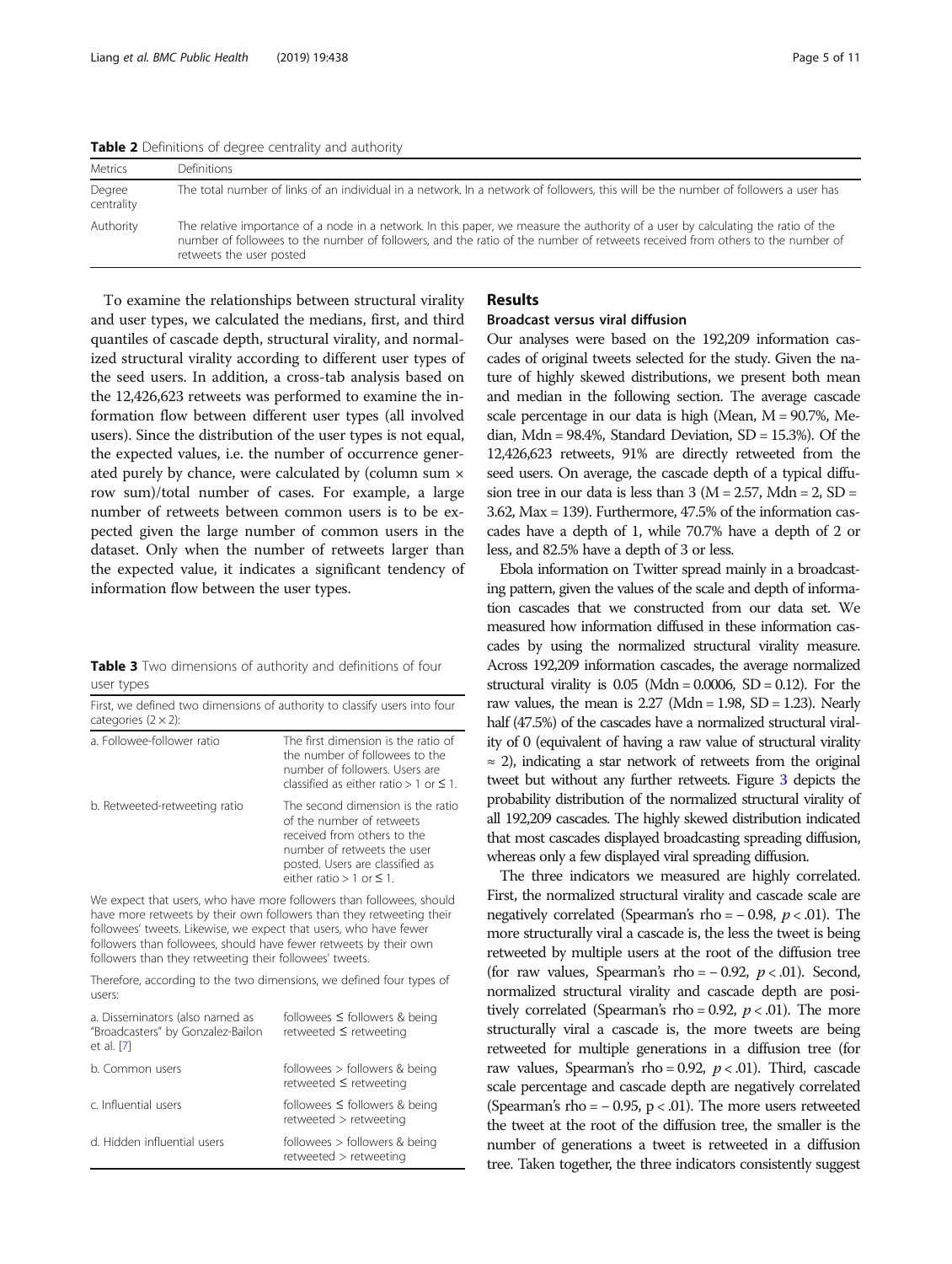that the broadcast model was dominant in the diffusion process of Ebola messages on Twitter.

Furthermore, both the broadcast model and the viral model could have generated large information cascades as the normalized structural virality and cascade size are only weakly correlated (Spearman's rho = 0.08,  $p < .01$ ). Among the 10 most retweeted cascades (each with more than 18,000 retweets), only two have normalized structural virality values larger than the median of 0.0006. In fact, the relationship between normalized structural virality and cascade size is non-linear: Cascades with normalized structural virality values around the median (50–60%) received the largest number of retweets on average  $(M = 170, Mdn = 76)$ . The correlation between raw structural virality and cascade size is stronger (Spearman's rho = 0.51,  $p < .01$ ) than that between normalized structural virality and cascade size, because the average distance would be larger when there are more retweeters solely by chance.

## Identifying influential users

Number of followers  $\neq$  influence. In the Ebola Twitter conversation, the majority of users were simply recipients and did not retweet the message; only a few users transmitted it by retweeting the message. In our data, the number of followers is moderately correlated with the number of retweets (Spearman's rho = 0.28,  $p < .01$ ), suggesting that equating the number of followers to influence is questionable. In fact, the most retweeted tweet in our data was posted by a user who had only 2421 followers at the time. Among the top 10 retweeted tweets, two were posted by users with fewer than 1000 followers. The average number of followers the authors of the original tweets that started the 192,209 information cascades had was 464,700 (Mdn = 30,910, and 75% of the users have more than 4077 followers).

To better measure the influence of Twitter users, we used an established method [\[7\]](#page-10-0) that combines following and retweeting characteristics. Users who have more followers than followees are expected to have more potential to be retweeted and they are expected to be retweeted by their own followers more than they retweet others' tweets. However, as shown in Table [4,](#page-6-0) only a small proportion of all users involved in the information cascades (2%) were retweeted as many times as expected (i.e., influential users), and the rest (38%) were retweeted less often than expected (i.e., "disseminators" as previously defined).

Users with fewer followers than followees are generally expected to be less influential and be retweeted less often than they retweet others' tweets. Most of such users (60% of all users) were less retweeted by their own followers as compared to how many times they retweet others' tweets (i.e., common users). Nevertheless, a tiny proportion of users (< 1% of all users in our data set) received more retweets than they retweeted others' tweets while they have fewer followers than followees. Thus they are categorized as "hidden influential users".

Among the 56,768 seed users who created the information cascades, 1.7% are disseminators, 1.4% are common users, 13.7% are hidden influential users, and 83.2% are influential users. Table [5](#page-6-0) shows that most information cascades were initiated by the influential users (91.6%), while only 1% were from common users and disseminators. The most active Twitter account was Nigeria Newsdesk (created 1657 cascades with more than 10 retweets), followed by World Health Organization (created 1309 cascades) and BBC News

<span id="page-5-0"></span>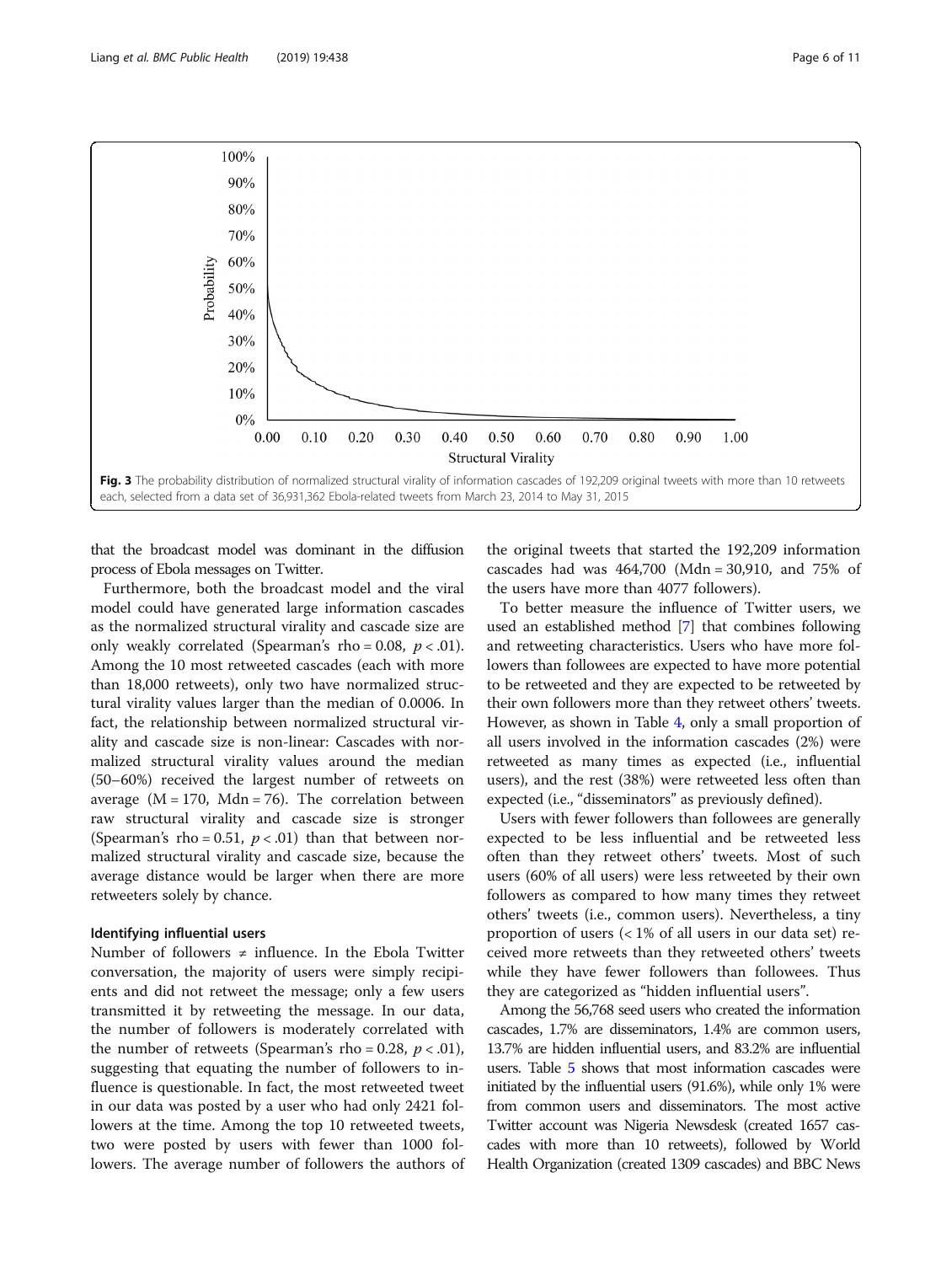|                  | One's tweets being retweeted $\leq$ Retweeting others' tweets | One's tweets being retweeted > Retweeting others' tweets |  |
|------------------|---------------------------------------------------------------|----------------------------------------------------------|--|
| Followees $\leq$ | <b>Disseminators</b>                                          | Influential Users                                        |  |
| <b>Followers</b> | 1.864.885 (38%)                                               | 88.286 (2%)                                              |  |
| Followees >      | Common Users                                                  | Hidden Influential Users                                 |  |
| <b>Followers</b> | 2,952,331 (60%)                                               | $20.228 \le 1\%$                                         |  |

<span id="page-6-0"></span>Table 4 Number of Twitter users (percentage of all users,  $n = 4.925,730$ ) in four categories defined according to the following and retweeting characteristics of the users who tweeted about Ebola from March 23, 2014 to May 31, 2015

Note: "Followees" refers to the number of Twitter accounts that a Twitter user followed. "Followers" refers to the number of Twitter users who followed a Twitter user's account. "One's tweets being retweeted" refers to the number of times a Twitter user's tweet was retweeted by others. "Retweeting others' tweets" refers to the number of times a Twitter user retweeted another users' tweets

Africa (created 1027 cascades). All media related accounts (e.g., CNN, BBC, and New York Times) created 8.2% (15,709) information cascades and 94.7% (1068/1128) of these accounts were influential users. Nevertheless, only 2.4% of influential seed users were media related accounts. Health organization accounts created 2.1% (4080) information cascades and all the 18 health organization seed accounts were influential users. The media and health organization accounts triggered 12.8% of all retweets in our data set. In summary, although the media and health organization accounts were influential users, they accounted for only a small proportion of the cascade dynamics directly. Many other Twitter users, who served as influential users, triggered most information cascades.

Table 5 also presents the cascade size, structural virality and normalized structural virality of the 192,209 information cascades. Influential users and hidden influential users are more likely to trigger large cascades than disseminators and common users. We observed that both influential users and hidden influential users were likely to initiate information cascades that diffused through the broadcast model, while disseminators and common users were more likely to initiate information cascades that diffused through the viral model.

Table [6](#page-7-0) presents the retweeting patterns among the four types of users involved in all information cascades (4,925,730 unique users and 12,426,623 retweets). The rows of Table [6](#page-7-0) are the sources of information, while the columns are the recipients. The information flows from the rows to the columns. The values in the cells are the numbers of retweets. The expected values, indicating the number of occurrence generated purely by chance (assuming that rows and columns are independent), were calculated by (column sum  $\times$  row sum)/total number of cases. For

example, the value in row 1 and column 4 is 58,203, indicating that the influential users have retweeted 58,203 times from the disseminators. The observed value is larger than the expected value (shown in parentheses, 16,385), indicating that the probability of information flowing from disseminators to influential users (13.8%) is larger than the probability of information flowing at random (3.9%).

The data in Table [6](#page-7-0) suggest that Ebola-related messages generally spread from the influential users to common users and disseminators, accounting for 86.2% (10,709,045/ 12,426,623) of all retweets. However, comparing to the expected values, the frequencies are somehow as expected. Another more significant route is messages flowing from common users and disseminators to influential users and hidden influential users, and then spread to the rest of the common users. This explains why the information cascades initiated by disseminators and common users have higher structural virality values (see Table [2](#page-4-0)). This is also consistent with the two-step flow theory as proposed by Katz and Lazarsfeld [\[5](#page-10-0)]: common users rely on the opinion leaders (i.e., the influential users or hidden influential users) to spread information widely.

## Discussion

## Principal results

Our study investigated how Ebola-related information diffused on Twitter using concepts from network analysis. We demonstrated the coexistence of two diffusion models of Ebola-related information on Twitter. The broadcast model represents one-to-many diffusion, while the viral model represents a chain of individual-to-individual diffusion. We found that the broadcast model was dominant in Ebola-related Twitter communication. Like the viral model,

Table 5 Cascade size, structural virality and normalized structural virality of information cascades created by four different categories of users who tweeted about Ebola from March 23, 2014 to May 31, 2015

| Categories of users who created the<br>information cascades | Percentage of total<br>cascades | Cascade size (Q1,<br>median, Q3) | Structural virality (Q1,<br>median, Q3) | Normalized structural virality (Q1,<br>median, Q3) |
|-------------------------------------------------------------|---------------------------------|----------------------------------|-----------------------------------------|----------------------------------------------------|
| Influential users                                           | 91.6%                           | (14, 21, 42)                     | (1.89, 1.98, 2.15)                      | (0.00, 0.00, 0.04)                                 |
| Hidden influential users                                    | 7.1%                            | (13, 17, 26)                     | (1.93, 2.09, 2.61)                      | (0.01, 0.04, 0.15)                                 |
| <b>Disseminators</b>                                        | 0.6%                            | (12, 13, 16)                     | (1.92, 2.15, 2.64)                      | (0.01, 0.09, 0.23)                                 |
| Common users                                                | 0.7%                            | (12, 14, 18)                     | (1.98, 2.28, 2.86)                      | (0.04, 0.13, 0.27)                                 |

Note: Q1: First quartile (25%); Q3: Third quartile (75%). See the User classification section in the Methods for the definition of disseminators, common users, hidden influential users, and influential users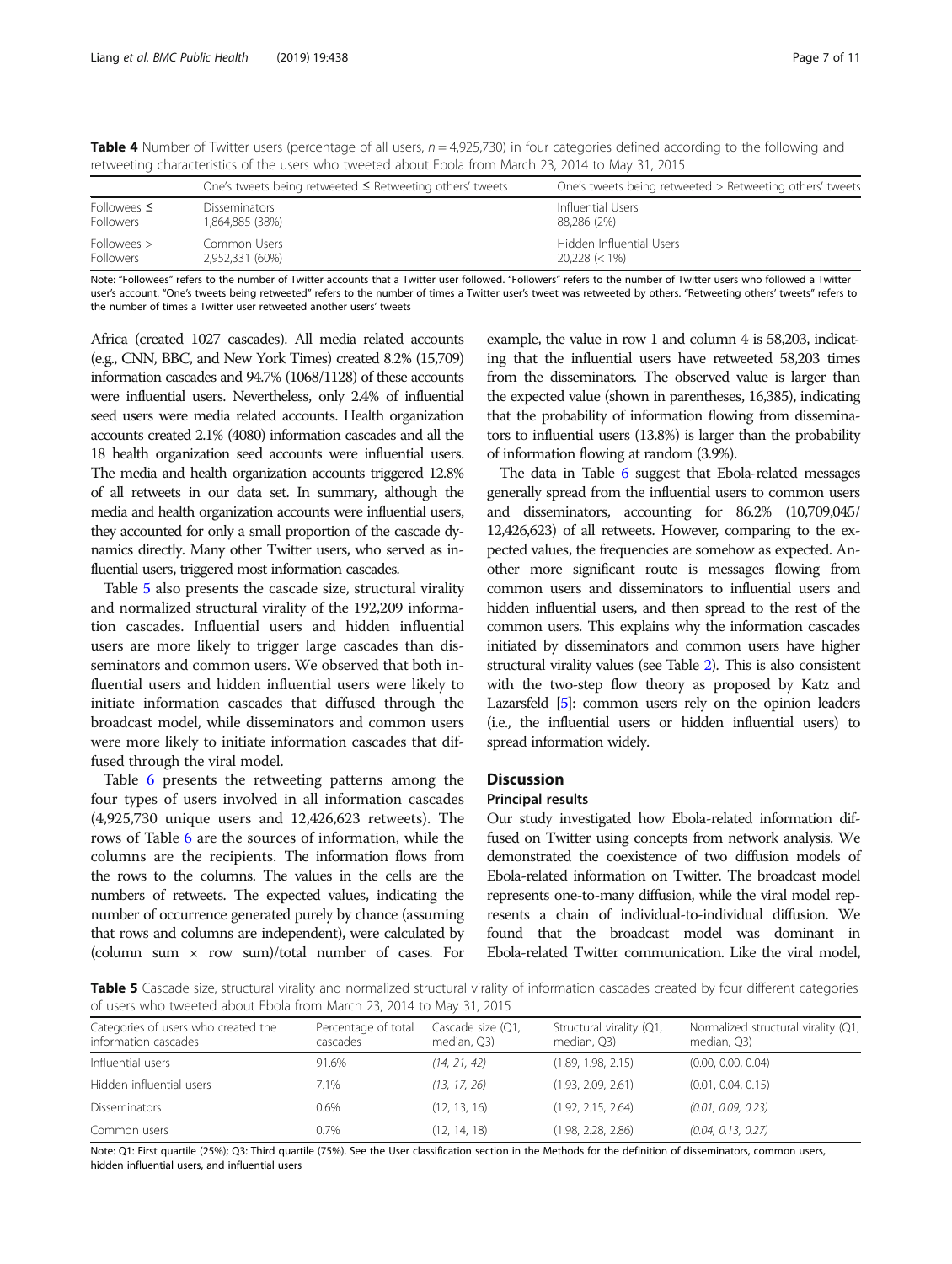| From-To                  | <b>Disseminators</b> | Common users  | Hidden influential users | Influential users |
|--------------------------|----------------------|---------------|--------------------------|-------------------|
| <b>Disseminators</b>     | 199.167              | 146.719       | 19,182                   | 58,203            |
|                          | (166, 838)           | (233,779)     | (6269)                   | (16, 385)         |
| Common users             | 82.712               | 143.088       | 29,119                   | 37.046            |
|                          | (115,082)            | (161, 257)    | (4324)                   | (11, 302)         |
| Hidden influential users | 174.208              | 306,596       | 28,480                   | 34,196            |
|                          | (214, 220)           | (300, 172)    | (8049)                   | (21, 039)         |
| Influential users        | 4,442,035            | 6,267,010     | 107.264                  | 351.598           |
|                          | (4,401,982)          | (6, 168, 205) | (165, 403)               | (432,317)         |

<span id="page-7-0"></span>Table 6 Information flow, as represented by frequencies of retweets and the expected numbers in bracket, among four categories of Twitter users who tweeted about Ebola from March 23, 2014 to May 31, 2015

Note: The numbers in parentheses are the expected values. The cells where empirical values are larger than the expected values are written in italics. The expected numbers were calculated by cross-tabulation analysis by assuming columns and rows are independent. The analysis was based on the 12,426,623 retweets

the broadcast model could also generate large information cascades. Furthermore, we found that influential users and hidden influential users could trigger more retweets than disseminators and common users. Disseminators and common users primarily spread information via the broadcast model. The disseminators'/common users' tweets reached their followers, but only a small fraction of their followers retweeted them. If disseminators and common users were going to spread information beyond their immediate followers, they relied on influential and hidden influential users to retweet their tweets. If many of a disseminator's /common user's followers were influential or hidden influential users, then viral spreading might occur. The influential users retweeted the disseminator's/common user's tweets and then reached all of their followers. In this sense, it starts as a broadcast model (one-to-many) and then turns into a viral model (a chain of individual-to-individual).

Our study contributes to the existing literature in several ways. First, a previous study found that news media coverage, instead of individual-to-individual communication, dominated the dynamic patterns of Ebola-related Twitter activity in the US [\[2](#page-10-0)]. Our finding is consistent with their mathematical model in general – broadcast model is pervasive. However, our analysis at the micro diffusion level suggests that viral spreading still has its unique roles. Even though mainstream media and health organization accounts (such as BBC, CDC, and WHO) were very influential in terms of triggering information cascades, most influential users were not media or health organizations. They could be celebrities (e.g., Barack Obama, Bill Gates) or sports organizations (e.g., FC Barcelona). In fact, the media accounts could only account for a small proportion of all retweets in our data set. The discrepancy could be caused by the units of analysis. Towers et al.'s analyses [[2](#page-10-0)] were at the aggregate level and the impact of media coverage was estimated including indirect effects. It is plausible that most of the celebrities or sports organizations in our data set actually were led by media coverage; however, the effect was not visible on Twitter. Second, our analysis was not limited to the differentiation of broadcast or viral diffusion models on Twitter. We introduced the

identification of influential users [\[7](#page-10-0)] to extend previous studies on Ebola-related Twitter data. We found that broadcast and viral models were effective for different user types. Influential users and hidden influential users were more likely to create broadcast diffusion, whereas common users and disseminators were more likely to create viral diffusion. Finally, extending the concept of structural virality introduced by Goel et al. [\[4](#page-10-0)], we developed a normalized version of structural virality. The normalized structural virality will not depend on the cascade size intrinsically and can be used to analyze information cascades of all types of information across different social media platforms.

Our findings are important as they may inform how we may formulate public health communication strategy during outbreak emergency responses. If a certain type of information is more likely to diffuse via the broadcast model, it could be strategically advantageous to work with influential users and hidden influential users who can attract a large number of retweeters directly. However, if the information is more likely to spread virally, developing a successful strategy gets more complicated because viral diffusion depends on the structure of the underlying social networks. For example, information in a cohesive network – where users are well-connected with each other – spreads relatively fast [\[11\]](#page-10-0). One strategy for health communication would then be to identify cohesive sub-communities within a network and then spread the information in each sub-community. However, we usually do not know the whole network structure on social media platforms and therefore, the identification of sub-communities within a network may not be feasible.

Through a retrospective observational study of Ebola-related Twitter data, our analysis showed that the broadcasting model was dominant on Twitter for tweets pertinent to an emerging infectious disease outbreak, and that the broadcasting model could generate large information cascades. This finding suggests that public health practitioners may be able to rely on the broadcasting model for large-scale dissemination of public health information during outbreak emergency responses. Although it is widely believed that the viral spreading model is popular on Twitter, it is not empirically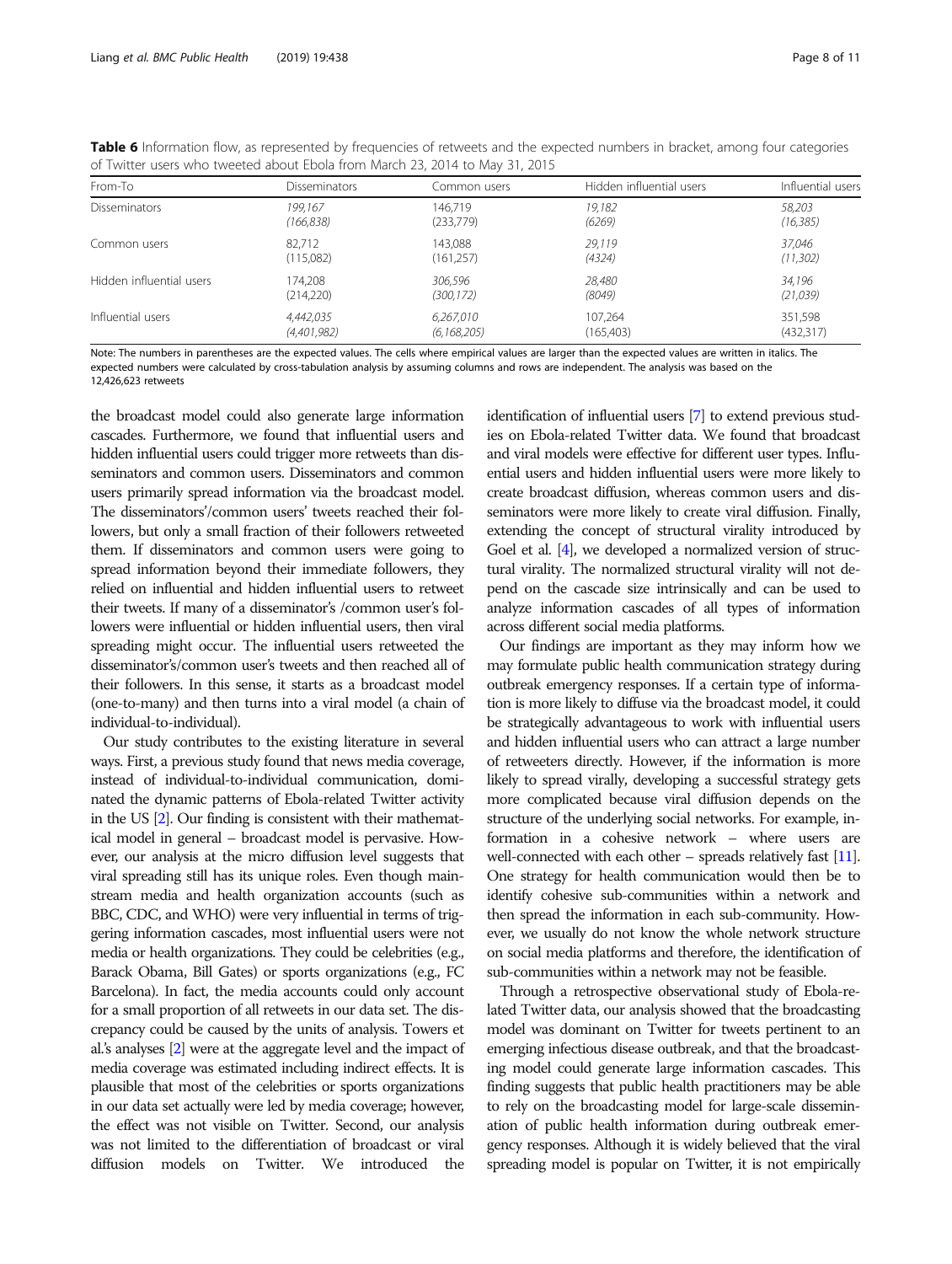supported in our analysis of Ebola-related tweets. Viral information cascades on Twitter are rare events that public health agencies would not build communication strategies around them.

Given that the Twitter handles of many established public health agencies have more followers than followees, these Twitter handles are either "disseminators" or "influential users." The practical question raised by health communication practitioners is how they can turn their Twitter handles from "disseminators" to "influential users" by attracting more retweets. Given the pervasiveness of the broadcasting model as observed in the retweeting patterns of Ebola-related tweets, establishing a large follower base (as did many CDC Twitter handles) appears to the most straight forward answer.

However, an outstanding question remains: how can we communicate our health messages to Twitter users who have no interest to follow public health agencies' handles? If the broadcast model of information diffusion prevails, public health agencies' messages would hardly ever reach these Twitter users. Our results suggest that future efforts would need to be able to identify seed users who have the ability to trigger large-scale information cascades. Our findings suggest that influential users and hidden influential users are likely to be the most important seeds. However, to collaborate with the influential users with many followers (such as celebrities) to support the cause of a specific health communication campaign may not always be the public health agencies' priorities.

Hidden influential users would be the alternatives, as they can induce large-scale cascades beyond our expectation. However, another set of questions emerge: (a) How can we identify these hidden influential users? Can they be identified prospectively? (b) What make these Twitter users "hidden influential"? Are these users necessarily individuals or organizations with whom public health agencies should engage?

Classification of Twitter users in Table [4](#page-6-0) is retrospective in general; however, knowledge gained from a previous outbreak may be applied to any current outbreak emergencies. However, further validations are required in future studies to ascertain user classification. The prospective identification of hidden influential users at the early stage of the communication process and the subsequent collaboration with them to propagate health messages are possible in theory but challenging in practice given the amount of work that is required to perform such analysis. The nature of the "hidden influential users" also requires our attention. Did they simply by chance write an Ebola-related tweet that became viral? Or are they individuals who are masters of online communication and can write tweets in a way that health organizations cannot? Published scholarly literature on Ebola-related Twitter data provides some insights into these highly viral tweets and who these "hidden influential users" are. Vorovchenko and

colleagues [\[12\]](#page-10-0) found that "humorous accounts" had a lot of engagement during the Ebola crisis, especially during October 2014 when Ebola cases were diagnosed in the United States. Our team's own qualitative analysis also found that about one in four Ebola-related tweets in our dataset was either a joke or irrelevant to public health (unpublished data). Prior research on Twitter data pertinent to the 2009 H1N1 pandemic also identified humorous tweets in 8% of their sample [\[13](#page-10-0)]. The "hidden influential users" identified in our current study might be individuals who wrote jokes about Ebola on Twitter. These humorous tweets resonated with the emotions of many Twitter users at a juncture when many Americans were anxious about their own perceived risk of being infected with Ebola, and these tweets became viral. However, whether public health agencies should use humor in their Twitter communication to enable their tweets having a viral effect is a matter subject to debate. Given that the reputation of the government and the public health sector at large is at stake, health communicators are likely to exercise extreme caution as they approach this suggestion.

It is worth noting that the time frame of 435 days of our data surpasses many published analyses of Ebola-related tweets. As highlighted in a 2016 review, the vast majority of published Ebola-related social media studies were analyses of data from a very short time frame [\[14](#page-10-0)]. As described by Fung et al. and Towers et al. [[1,](#page-10-0) [2](#page-10-0)], Twitter users' attention to the West African Ebola outbreak were minimal prior to Ebola cases in the U.S. and their interest in this topic dropped off afterwards. While the cut-off point of May 31, 2015 was arbitrary (as the data was purchased in early June, 2015), our analysis encompassed the Ebola-related Twitter activities before, during and after the waves of attention to this topic that was prominent in October 2014.

## Limitations and future directions

First, the present study found that there is little difference between broadcasting and viral spreading models in terms of the number of retweets received. However, it remains unknown whether there are differences in terms of "reach" (the potential number of individuals exposed to the message), attitudes, and behavioral change. For example, some scholars claimed that interpersonal com-munication is more effective for behavioral change [\[6](#page-10-0)]. In addition, the "homophily" mechanism makes similar users gather together [\[15](#page-10-0)]; for example, users who follow CDC official account on Twitter (@CDCgov) may be more similar to each other than those who do not. In this way, broadcasting may reach similar users, whereas viral spreading may reach heterogeneous users across different communities on social media platforms [[8\]](#page-10-0). In this sense, although broadcast model is predominant, viral spreading may be more beneficial for reaching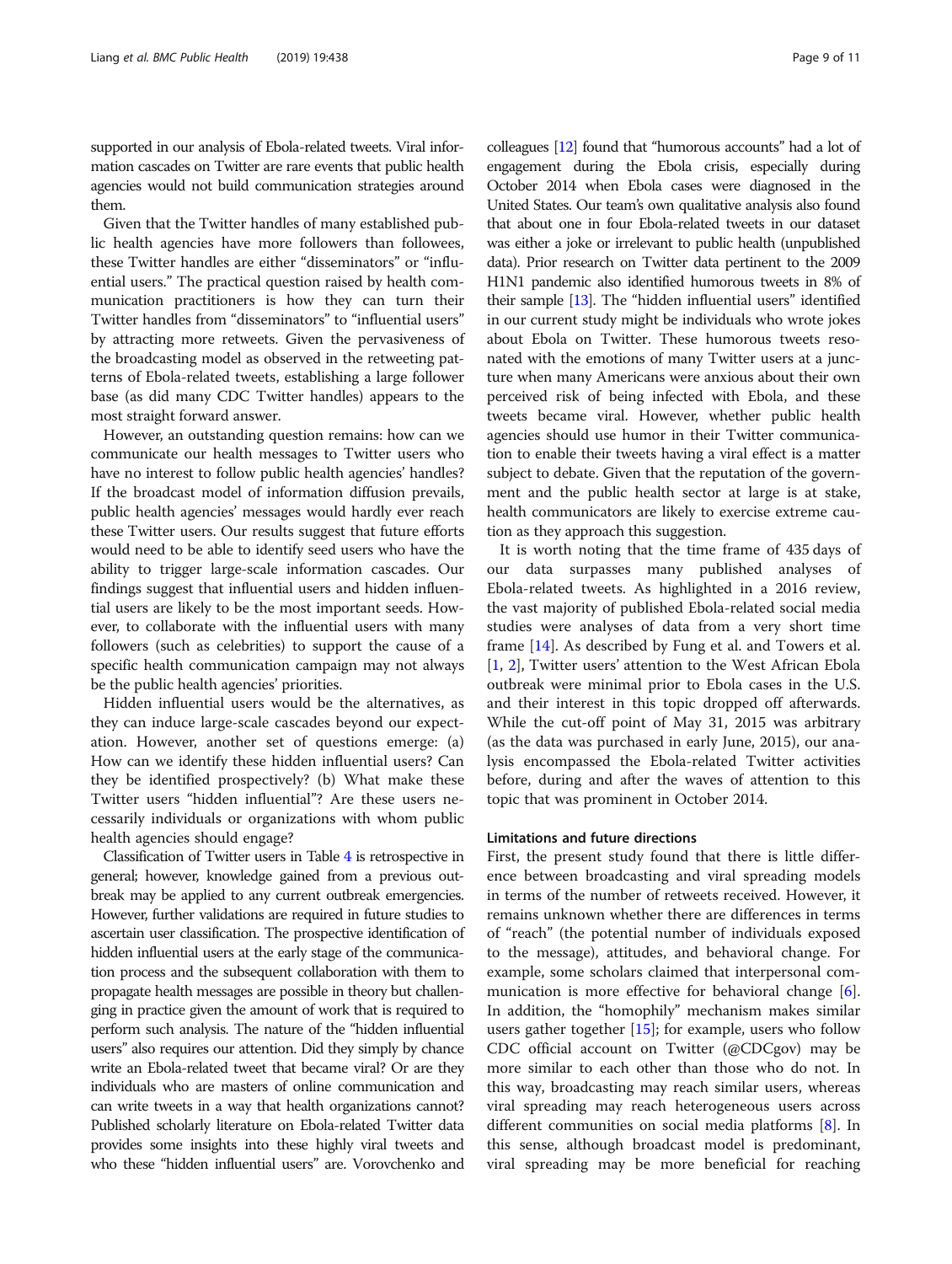<span id="page-9-0"></span>diverse users. However, the lack of demographic data pertinent to Twitter users prevent us from further knowing the user diversity, and thereby limits the generalizability and interpretability of the findings.

Second, this is a case study of Twitter information specific to Ebola. Our findings are consistent with previous studies using general tweets [\[4](#page-10-0)]. However, it is unknown whether the patterns will hold across different topics. For example, does Zika-related information diffuse on Twitter differently than that of Ebola-related information [\[16](#page-10-0)]? Following a similar line of thought, while prior cross-sectional studies categorized contents Ebola-related tweets and manually identified Ebola misinformation [\[17\]](#page-10-0), future research may study whether Ebola-related misinformation spreads differently on Twitter networks compared with correct scientific information. Prior study has identified a difference between the response ratio of Twitter users (the number of individuals exposed to a piece of information divided by the number of individuals taking the action to retweet it or choosing not to retweet it) for 3 news stories and 10 rumors related to Ebola [\[18](#page-10-0)]. In terms of prevalence, structural virality, spread, retweets, and other quantitative measures, are there any significant differences between misinformation and scientific information? A study of publicly available Facebook data found that scientific information differed from conspiracy theories in terms of cascade dynamics [\[19](#page-10-0)]. Addressing these issues will allow public health communicators to identify and address misinformation.

Third, even though identifying the hidden influential users to assist in the diffusion of public health messages on Twitter could potentially be more effective than encouraging influential users to share critical public health information, we employed an ad-hoc approach to identify them in the current study. Can we identify hidden influential users on Twitter (or other social media) prior to or during an emergency response? In this study, we identified many media and health organizations that were influential users. However, we also found that most of influential users were not media or health organizations. Future studies are required to find a more convenient and efficient way to identify hidden influential users.

Finally, the present study found that the broadcasting model was dominant among Ebola-related tweets. However, we do not know whether the combination of broadcasting and viral spreading strategies can facilitate the diffusion of health information beyond the additive effect.

## Conclusions

Through an analysis of a comprehensive Twitter data set, we explicitly reconstructed and described the diffusion paths of Ebola-related messages. We demonstrated that the broadcast model of one-to-many dissemination dominated the Ebola discussion on

Twitter. Furthermore, we discussed the role of different user types in the diffusion process. A few influential and hidden influential users played the key role in successful diffusion of Ebola-related messages.

## Additional file

[Additional file 1:](https://doi.org/10.1186/s12889-019-6747-8) Appendix Formal definition of structural virality and normalized structural virality. (DOCX 25 kb)

#### Abbreviations

M: Mean; Mdn: Median; Q1: First quartile (25%); Q3: Third quartile (75%); SD: Standard deviation; SE: Standard error

## Acknowledgements

Not applicable.

### Funding

This project is funded by the Centers for Disease Control and Prevention. ICHF (15IPA1509134; 16IPA1609578) and ZTHT (16IPA1619505) received salary support from the CDC.

### Availability of data and materials

The data that support the findings of this study are available from Twitter. According to Twitter, we cannot share tweets with other researchers. Aggregate data are however available from the authors upon reasonable request.

#### Declarations

The opinions expressed in this paper are those of the authors and do not represent the official positions of the CDC or the United States Government.

#### Authors' contributions

HL, KWF, ICHF, ZTHT, JY and CHC conceived the project. HL and ZTHT processed the Twitter data. HL conducted the analysis. HL developed the concept of normalized structural virality with intellectual inputs from ICHF. KWF, ICHF, ZTHT and JY made major edits to the manuscript with significant intellectual contents. CHC, LEP, BJS, RDML, MIM and KML edited the manuscript with intellectual inputs and involved in the intellectual development of the project for the intended public health audience. HL is the first author. ICHF, ZTHT and JY serve as co-second authors. KWF serves as the senior author. All authors have read and approved the manuscript.

#### Ethics approval and consent to participate

This research project was approved by Georgia Southern University's Institutional Review Board (project number: H15083) under the B2 exempt category, because the social media posts analyzed in this study are considered publically observable behavior. Informed consent was waived by the Office of Research Services and Sponsored Programs Administrative Support Office for Research Oversight Committees (IACUC/I BC/I RB) at Georgia Southern University and is deemed unnecessary according to the Code of Federal Regulations Title 45 Part 46.

## Consent for publication

Not applicable.

#### Competing interests

The authors declare that they have no competing interests.

### Publisher's Note

Springer Nature remains neutral with regard to jurisdictional claims in published maps and institutional affiliations.

### Author details

<sup>1</sup>School of Journalism and Communication, The Chinese University of Hong Kong, Hong Kong, Hong Kong. <sup>2</sup> Journalism and Media Studies Centre, The University of Hong Kong, Hong Kong, Hong Kong. <sup>3</sup> Jiann-Ping Hsu College of Public Health, Georgia Southern University, Statesboro, USA. <sup>4</sup>School of